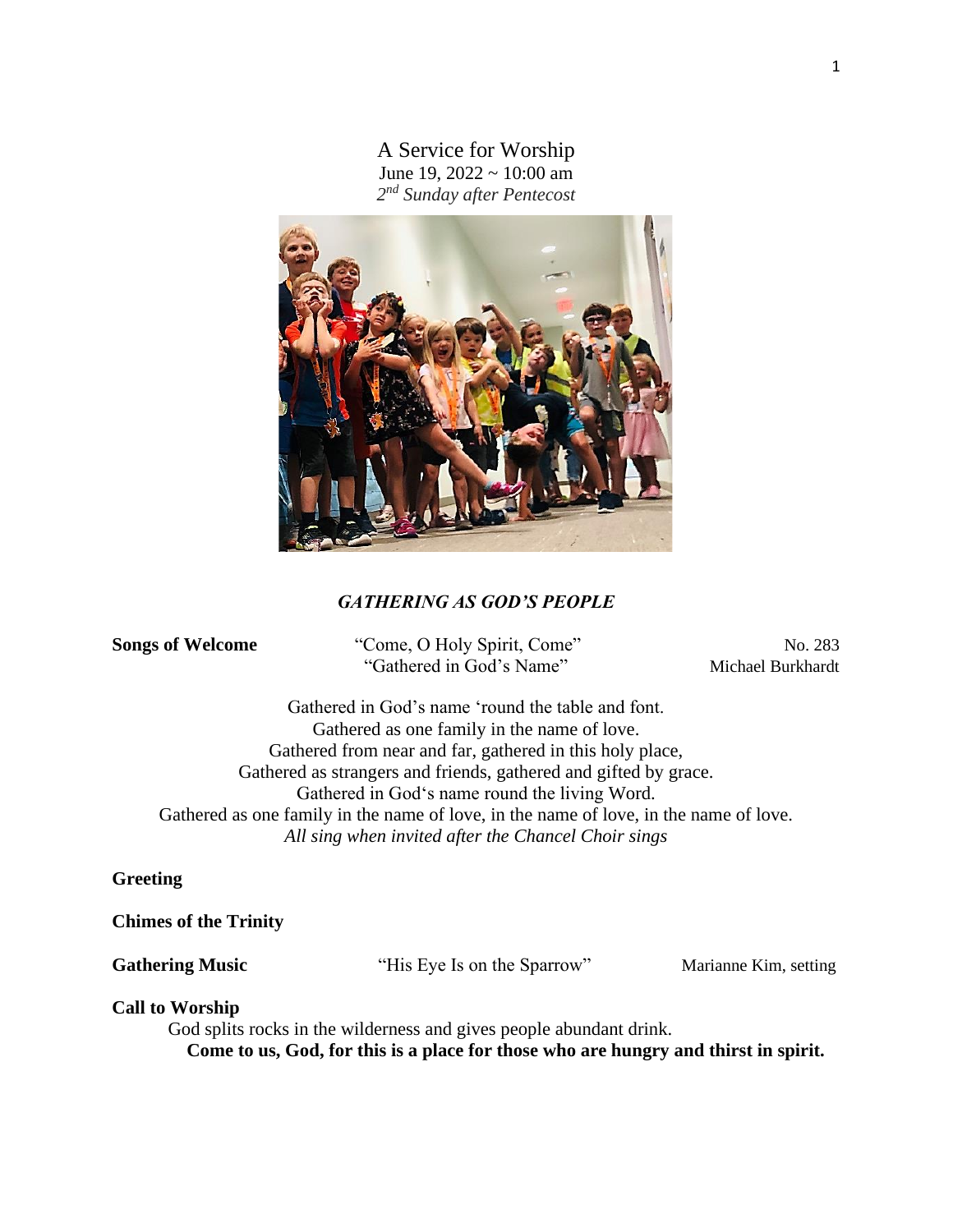God made babbling brooks and rushing rivers.

 **Come to us, God, for this is a place for those who ache and yearn for something more.**

 God turned the desert into deep pools of water, the parched land into bubbling springs.  **Come to us God, for this is a place for those whose wells are dry and long to be filled.**

 As a deer longs for flowing streams,  **Come to us God of life, fill our hearts.**

## **Opening Prayer**

| **Hymn of Praise | "Tender-Hearted God" | See Insert               |
|------------------|----------------------|--------------------------|
|                  |                      | Sucan and David Charwign |

Susan and David Cherwien SNYDER

#### **Prayer of Confession**

**Gracious God, our sins are too heavy to carry, too real to hide, and too deep to undo. Forgive what our lips tremble to name, what our hearts can no longer bear, and what has become for us a consuming fire of judgment. Set us free from a past that we cannot change; open to us a future where we can be changed; and grant us grace to grow more and more in your likeness and image. Amen.** 

## **Assurance of Pardon**

**\*\*Passing the Peace of Christ**

| **Response | "Halle, Halle, Hallelujah" | No. 591 |
|------------|----------------------------|---------|
|            | all sing refrain twice     | SPIRIT  |

#### **Presbyterian Women Scholarship Presentation**

## *HEARING THE WORD OF GOD*

**Welcome the Children**

| A Reading from the Psalter | Psalm 22:19-28         |                                    |
|----------------------------|------------------------|------------------------------------|
| <b>Choral Anthem</b>       | "Draw the Circle Wide" | Gordon Light<br>and Mark A. Miller |
| <b>Gospel Reading</b>      | Luke 8:26-39           |                                    |
| <b>Message</b>             | "Go and Tell"          |                                    |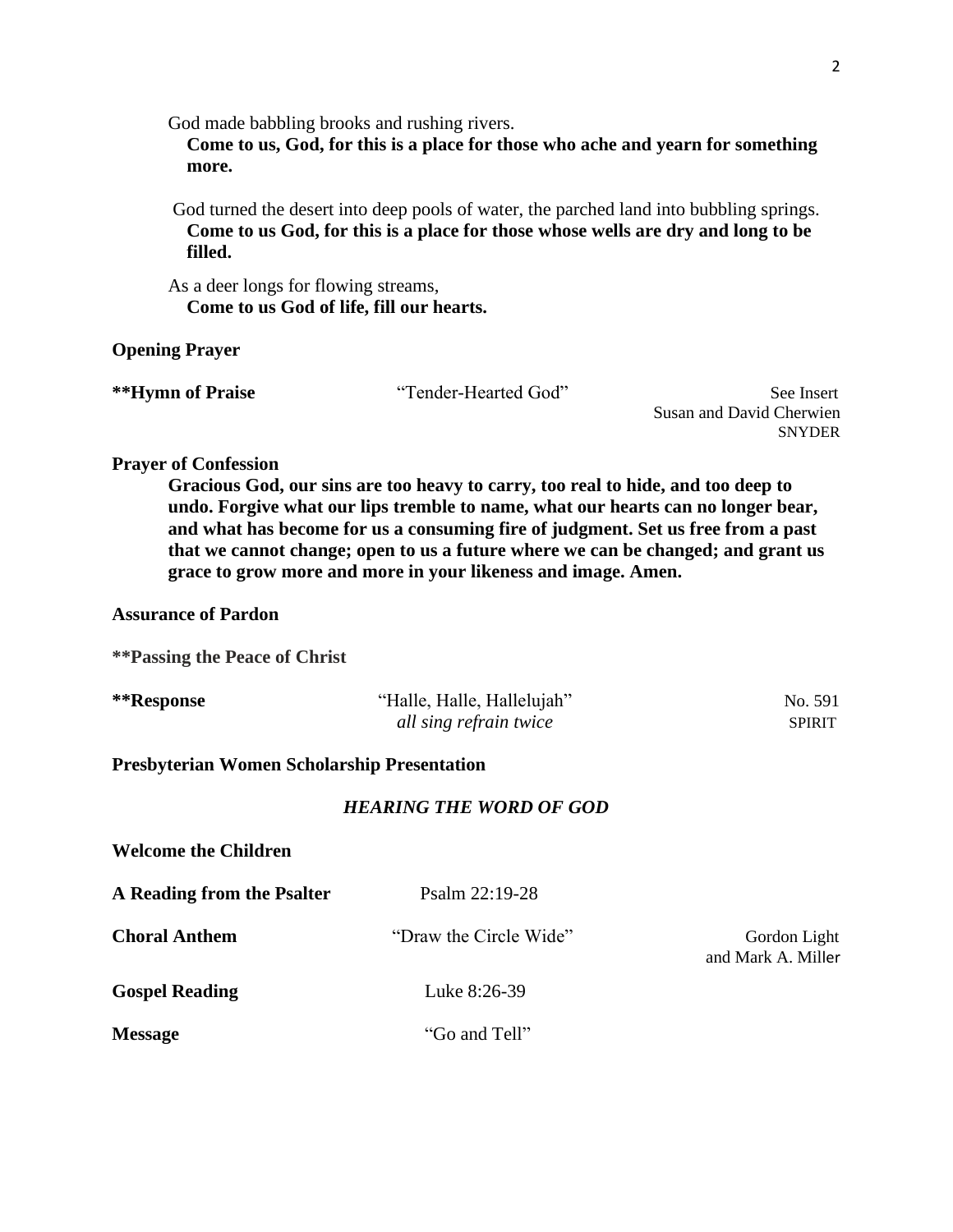# *RESPONDING TO THE WORD*

| **Hymn of Response                                 | "Help Us Accept Each Other"                                                                                                                                                                                                                                                                                                                   | No. 754<br><b>BARONITA</b>       |
|----------------------------------------------------|-----------------------------------------------------------------------------------------------------------------------------------------------------------------------------------------------------------------------------------------------------------------------------------------------------------------------------------------------|----------------------------------|
| <b>Prayers of the People and The Lord's Prayer</b> | Our Father, who are in heaven, hallowed be thy name. Thy kingdom come, thy will<br>be done, on earth as it is in heaven. Give us this day our daily bread, and forgive us<br>our debts as we forgive our debtors. Lead us not into temptation, but deliver us<br>from evil. For thine is the kingdom, the power, and the glory forever. Amen. |                                  |
|                                                    | <b>SENDING INTO THE WORLD</b>                                                                                                                                                                                                                                                                                                                 |                                  |
| **Song for Sending                                 | "I'm Gonna Live so God Can Use Me"                                                                                                                                                                                                                                                                                                            | No. 700<br>I'M GONNA LIVE        |
| **Blessing                                         |                                                                                                                                                                                                                                                                                                                                               |                                  |
| **Closing Response                                 | "You Shall Go Out with Joy"                                                                                                                                                                                                                                                                                                                   | No. 80<br>THE TREES OF THE FIELD |
|                                                    | $+ + +$                                                                                                                                                                                                                                                                                                                                       |                                  |

Today's Sanctuary Flowers are given in celebration of their 50<sup>th</sup> wedding anniversary by Rick and Sally Barton.

**Congratulations** to Eli Hedblom, recipient of the Presbyterian Women Scholarship.

Worship Leaders are: Robert Lapp, Interim Pastor Joanna Hipp, Associate Pastor Laurie Russ, Director of Music Chancel Choir, Ellis and Meryn Deutsch, Lucy and Eli Hedblom, Musicians Ginger Hedblom, Liturgical Artist Erik Hedblom, Technical Advisor John Blaney Williams and Lauralyn Williams, Liturgists Pat and Tom Atwater, Greeters Gary Phipps and Sandy Donovan, Ushers Charlotte Duncan and Judy Wetzig, Nursery Julia Hill, Elder of the Month Ardene Noss, Deacon of the Month